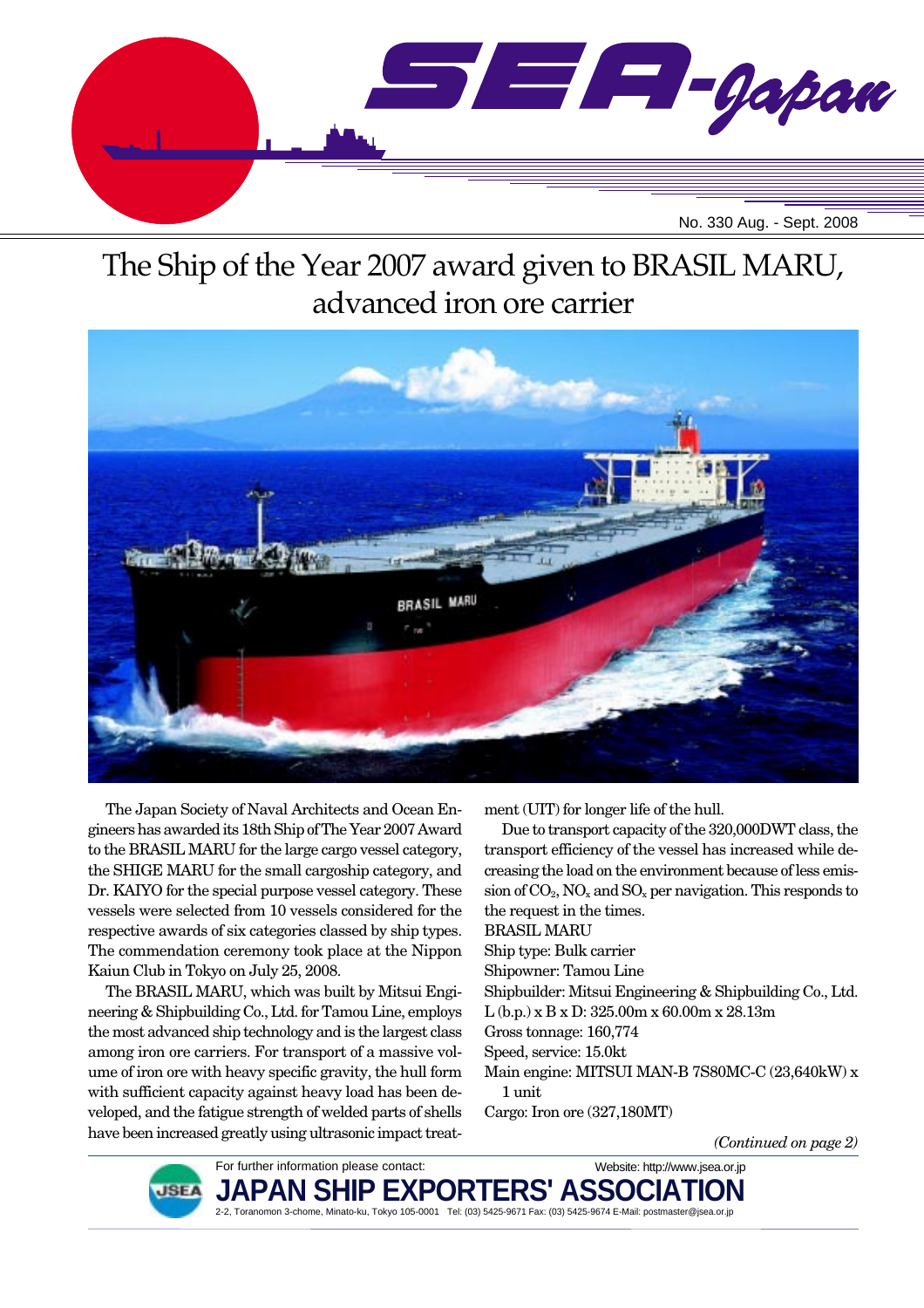#### MHI completes 147,798m<sup>3</sup> Moss type LNG Carrier ALTO ACRUX

Mitsubishi Heavy Industries, Ltd. (MHI) completed construction of the ALTO ACRUX (HN: 2219), a Moss type LNG carrier with a tank capacity of 147,798m3 , and delivered to Kanto Leasing Limited at the Nagasaki Shipyard & Machinery Works on Mar. 31, 2008.

The ship is designed to be compatible with Japanese, Korean and Taiwanese unloading terminals as well as Australian, South East and Middle East loading terminals.

Main features are as follows. High propulsive performance and good maneuverability with less vibration level are achieved by the refined hull form and optimum design of propeller. Double side fuel oil tanks are adopted for purpose of environmental protection. Design fatigue life of 40 years based on North Atlantic wave data is applied to essential areas of hull structure and cargo tanks. Distributed control system is provided to



carry out the monitoring and control of the principal machinery and cargo handling, including main turbine, main boilers, feed water pumps, generator power management, boil-off gas treatment, auto ballast exchange, gas compressors, cargo pumps, spray pumps, and auxiliary machines. Principal Particulars

 $L$  (o.a.) x  $L$  (b.p.) x  $B$  x  $D$  x d: 288.0m x 274.0m x 49.0m x 26.8m x 11.27m Gross tonnage: 122,361 Cargo tank capacity:  $147,798m<sup>3</sup>$ Main engine: Mitsubishi Marine Steam Turbine MS32-2 Output: 22,930kW x 76rpm Speed, service: 19.5kt Classification: LR

#### *(Continued from page 1)*

#### **SHIGE MARU**

The SHIGE MARU was constructed as a verification ship in the Super-Eco Ship Phase II. Propelled with a super marine gas turbine, the ship was tested with electricdrive propulsion and two contra-rotating pod propulsion systems. The vessel also uses a manpower-saving system as the next generation coastal ship.

Ship type: Coastal tanker

Shipowner: Eiyu Kaiun Co., Ltd.

Shipbuilder: Niigata Shipbuilding & Repair, Inc.

L (b.p.) x B x D x d: 92.32m x 16.00m x 8.50m x 6.4m

Gross tonnage: 4,289

Deadweight: 4,999t

Speed, service: 14.9kt

Main engine: Wartsila 9L20-1,650kW x 2 units (23,640kW) Cargoes: Oil products (white oil) 6,127m3



#### **DR. KAIYO**

The DR. KAIYO is designed to collect floating refuse and spilt oil from the sea surface, and has facilities to estimate water quality. Versatile functions are provided for efficient refuse and oil recovery, ensuring the protection of the marine environment.

Ship type: Marine maintenance vessels (refuse and oil skimming ship)

Ship owner: The Ministry of Land, Infrastructure, Transport and Tourism (MLIT)

Shipbuilder: IHI AMTEC Co., Ltd.

L (b.p.) x B x D x d: 31.0m x 11.6m x 4.2m x 2.64m Gross tonnage: 196t

Speed: 15.4kt

Main engine: MTU4000M60 diesel (1,320kW) x 2 units

Cargo accommodated: Refuse and oils

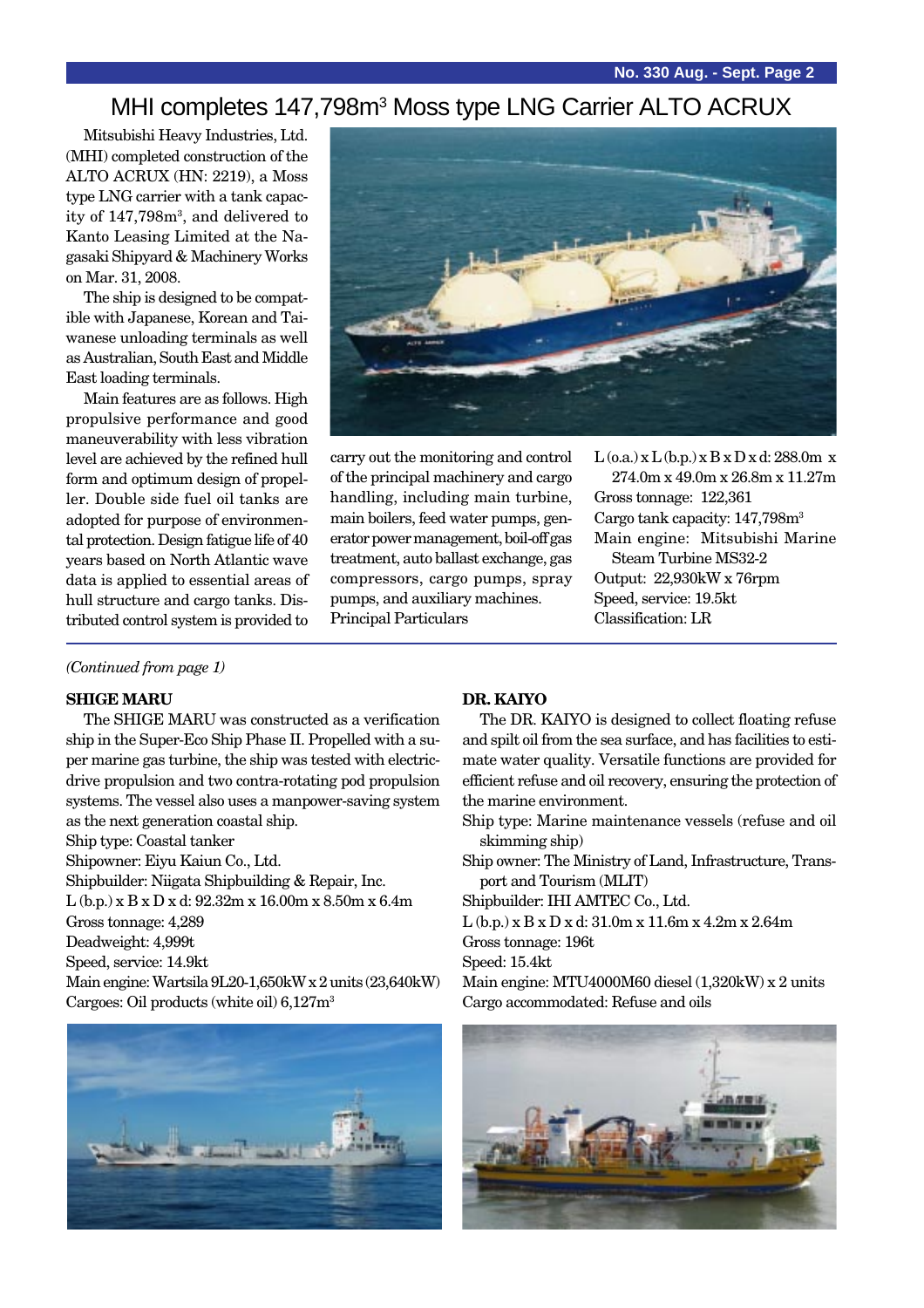### 3,600GT passenger/car ferry CYPRIA SOYA completed

Naikai Zosen Corporation has completed construction of the CYPRIA SOYA (HN: 729), a 3,600GT passenger/car ferry for Heart Land Ferry Company headquartered in Hokkaido, Japan, at the Setoda Works.

The ferry has the two-shaft and two-rudder propulsion and maneuvering system, and cars are accommodated on the continuous car decks by loading through the stern ramp door. The bulbous bow and split stern are employed for increased propulsion efficiency.

Fin stabilizers are used for decreasing ship rolling, and the bow thruster and Schilling rudder are used to facilitate the berthing and unberthing work. Barrier-free equipment for the senior and/or disabled passengers can easily move with lifts that connect directly between car decks, passenger boarding deck, and cabin entrance.

The cabin interior will offer very comfortable space to the passengers



with coordination of colors and furnishings based on the concept of "memory in the travel" and "travel with affectionate nature."

Principal particular

L (o.a.)  $L (b.p)$   $B x D x d: 95.70 m x$ 85.00m x 15.00m x 9.95m x 4.00m DWT/GT: 623t/3,555

Car carrying capacity:

8t trucks only: 21 units

Passenger car only: 55 units

Passengers: 600 people within 3hrs/5hrs 475 people within 6hrs Crew: 18 Main engine: Daihatsu 8DKM-28 diesel x 2 units (twin propellers) MCR: 2,350kW x 750/215 min-1 NCR: 2,000 kW x 710/204 min-1 (85%) Speed, service: 19.6kt Classification: Japanese Government Completion: Apr. 22, 2008

#### NAMURA completes Capesize bulk carrier, OCEAN COMET

Namura Shipbuilding Co., Ltd. has delivered the OCEAN COMET (HN: 276), a 176,943 DWT Capesize bulk carrier, to Fair Wind Navigation S.A. at its Imari Shipyard & Works on March 19, 2008.

The vessel has nine cargo holds, nine hatches, five pairs of water ballast tanks, and fore peak tank, aft peak tank and the No.6 cargo holds that can be used as water ballast tank. The Nos. 2, 4 and 8 cargo holds are adapted for the port-use ballast tank to cope with various ship conditions, such as trim adjustment, air draft etc., at loading and unloading ports.

The vessel is equipped with the B&W 6S70MC (Mark VI) type main engine mounted with the alpha lubricating system that reduces cylinder oil consumption.

The Namura flow Control Fin



(NCF) and high-efficiency N-PAI NHV type propeller are also used for improved propulsion performance and fuel oil saving.

The water ballast system of the vessel has main and separate stripping lines that enable de-ballasting and stripping simultaneously. Water ballast lines are arranged in the duct keel at the center part of the double bottom for preventing damage or corrosion and permitting easy maintenance.

Principal particulars  $L$  (o.a.) x  $L$  (b.p.) x  $B$  (mld) x  $D$  (mld) x d (mld): 288.97m x 279.00m x 45.00m x 24.40m x 17.93m DWT/GT: 176,943t/89,603T Main engine: MAN B&W 6S70MC Mark VI x 1 unit M.C.R.: 16,860 kW x 91.0rpm Speed, service: 14.6kt Complement: 25 Classification: NK Flag: Panama Completion: March 19, 2008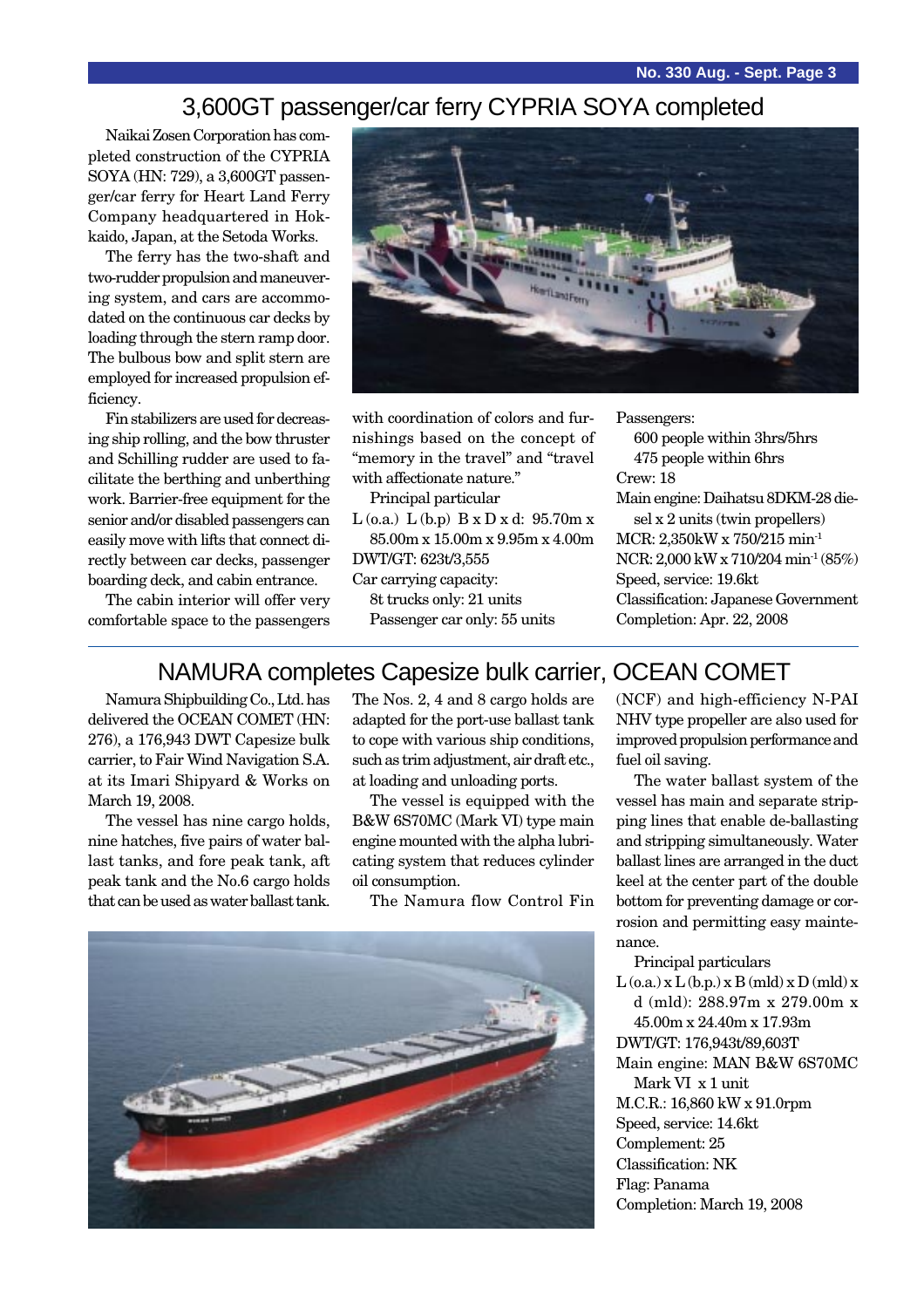### Koyo completes 6,350TEU container carrier, MOL PRESENCE for Southern Route Maritime S.A.

Koyo Dockyard Co., Ltd. of Imabari Group delivered the MOL PRES-ENCE, a 6,350TEU container carrier, on March 19, 2008 to Southern Route Maritime S.A. The MOL PRESENCE is the 11th of 6,350TEU type container carrier series operated by Mitsui O.S.K. Lines (MOL), and the 6,350TEU type is the main container carrier series of Koyo Dockyard.

The vessel can carry 2,912TEUs in container holds and 3,438TEUs on the upper deck. The holds can stow nine tiers (including two tier of high cube containers) and 14 rows, and the upper deck can stack seven tiers and 16 rows of containers.

Each hatch coaming has three hatch cover panels. 18 sets of lashing bridges are installed for on-deck containers. The vessel can load 1,084 units of 45ft containers on the upper deck.

Total of 500 plugs for air cooling type reefer containers are arranged on

the upper deck. Moreover, container holds can carry dangerous goods including class 1 (explosives). The vessel hull strength was designed by considering vari-



ous container handling operation.

Fuel oil tanks are arranged below the water line to prevent oil flow caused by damage of a tug boat or berth fenders, etc. The fuel oil overflow piping is arranged in the 2nd deck passage space to avoid oil flow on the upper deck.

The crew can access the bosun store, steering gear room, and container holds through the second deck passage only.

The turbo generator is equipped for economical operation, and the propeller boss cap fin is used to improve pro-

pulsion efficiency. The adoption of the stern tube air sealing device prevents marine oil pollution.

Principal particulars  $L$  (o.a.) x  $B \times D \times d$ : 293.18m x 40.00m x 24.30m x 14.00m DWT/GT: 72,912t / 71,776 Main engine: MITSUI MAN B&W 11K98MC (Mark VI) x 1 unit MCR: 62,920kW x 94.0rpm Speed, service: 26.0kt Complement: 25 Classification: NK Flag: Panama Completion: Mar. 19, 2008

#### Universal Shipbuilding delivers 150t bollard pull AHTSV

Universal Shipbuilding Corporation delivered the 150t bollard pull anchor handling tug and supply vessel (AHTSV), TURQUOISE (HN: 0028) to CH Offshore Ltd, a Singaporean owner, at its Keihin Shipyard, Yokohama on May 30, 2008.

The vessel is the fourth vessel of the MX-A150 series, designed and constructed by Universal and ten more vessels will be constructed and delivered within two years.

The vessel is designed to provide services for offshore oil and gas industries, such as anchor handling for drilling rigs, towing rigs, transporting various cargoes including fuel oil, drilling water, fresh water, mud, dry bulk cement, foods, etc. The vessel also carries 12 passengers.

Universal has developed a new type of AHTSV (MX-A180DH) with double hull, and bollard pull capacity of more than 180t with main engine horse power of 2 x 6,000kW under new rules and regulations including MARPOL ANNEX I. The first vessel of this new type is scheduled to be delivered in December 2010.

Principal Particulars of MX-A150 L (o.a.) x L (b.p.) x B x D x d: 64.0m x

60.0m x 16.4m x 7.2m x 6.0m DWT/GT: approx.2,440MT/2,400T Bollard pull capacity: approx. 150t Main engine: Wartsila 9L32 diesel

- (4,500kW at 750rpm) x 2 units
- AHT Winch: 300 ton line pull with wire of 76mm diameter x 2,500m long
- Dynamic positioning system: Converteam DP2

Trial speed: 14.7kt Complement: 30 Class: ABS Completion: May 30, 2008

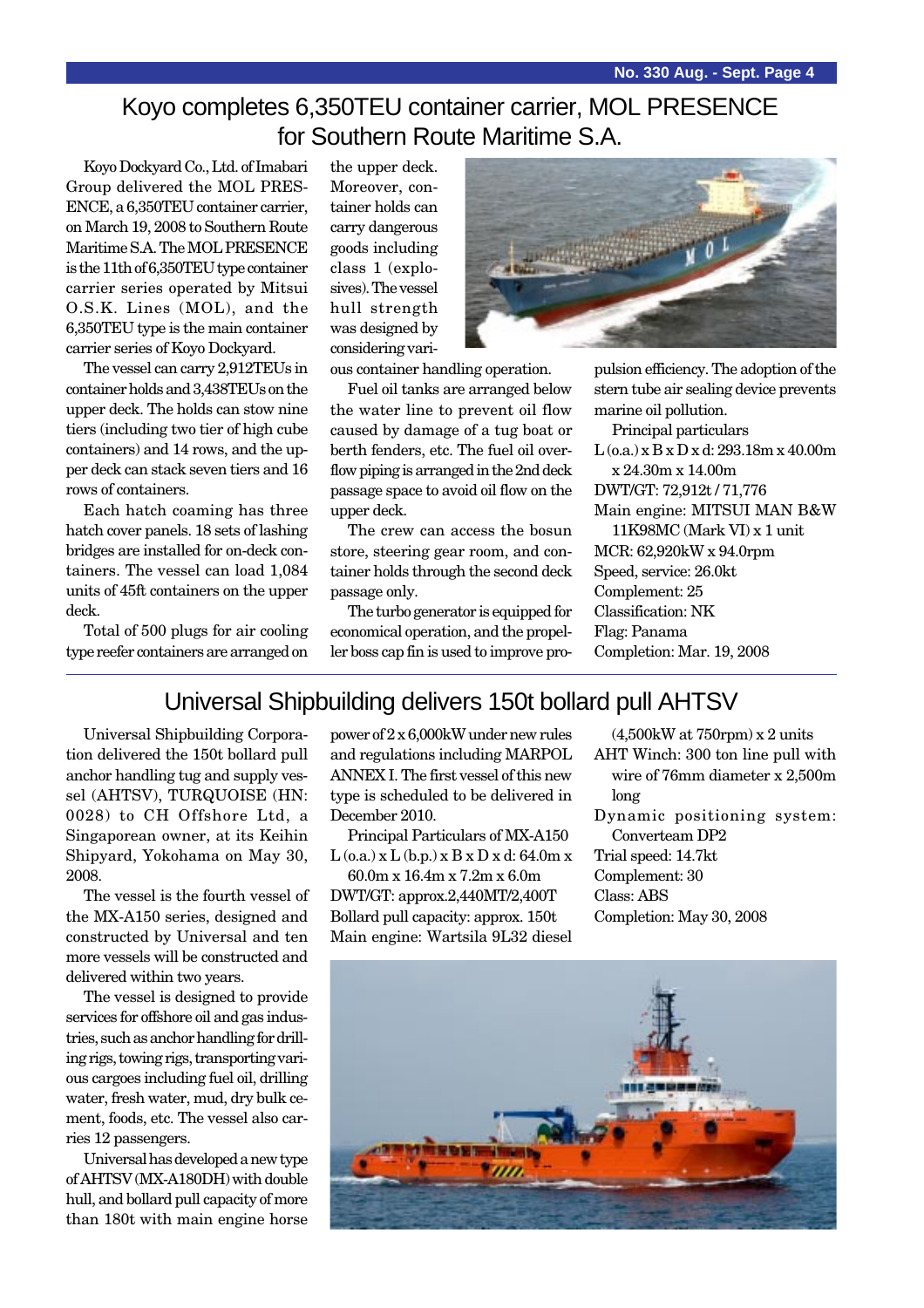#### Oshima completes 4,300,000 ft<sup>3</sup> wooden chip carrier, HOKUETSU IBIS

Oshima Shipbuilding Co., Ltd. delivered the 4,300,000 cubic feet type wooden chip carrier, HOKUETSU IBIS, on Apr. 23, 2008. The vessel has the maximum level deadweight and capacity of wooden chip carriers and attains excellent fuel cost performance.

The vessel consists of six cargo holds of single hull construction with double bottom tanks and side hopper tanks, and the vessel has a large capacity unloading system consisting of three deck cranes of about 325 t/h per unit as well as four hoppers and conveyors.

The resistance in waves is reduced by adopting the no sponson bow, and the hold capacity is increased. The vessel also has several new technical special features for improvement of the propulsive performance and more economical transportation.

The Seaworthy Bow demonstrates excellent seaworthiness contributing



to improvement of speed performance in rough weather conditions (about 5% power saving compared with the ordinary bulbous bow). The Flipper Fins, a set of fins of the simplest structure, is used to improve propulsive efficiency for fuel oil saving.

Principal Particulars Length, o.a.: 210.00m Length, b.p.: 205.00m Breadth, mld.: 36.50m

Depth, mld.: 22.95m Summer draft, mld.: 11.50m DWT/GT: 60,527t/49,166 Loading capacity:  $122.153m<sup>3</sup>$  $(4,313,796$  ft $^3)$ Main engine: KAWASAKI MAN B&W 7S50MC-C diesel x 1 unit MCR: 9,670kW at 125.0rpm Speed, service: 14.5kt Classification: NK Completion: April 23, 2008

### Diesel engine production marked record-high 4.52 mil. HP

Mitsui Engineering & Shipbuilding Co., Ltd. (MES) attained output horsepower of the Mitsui-MAN B&W slow speed marine diesel engine manufactured at its Machinery Factory of Tamano Works amounting to the record of 4.52 million horse power (as 200 units) in fiscal 2007, which exceeds the previous record of 4.01 million horse power (as 195 units)

Since the technical agreement with B&W, Denmark (presently MAN Diesel) in 1926 on the production of diesel engines, MES has been producing engines with excellent performance records as a leading engine manufacturer of the world. The annual production this fiscal year is expected to reach 4.74 million horse power, the highest ever.

To cope with the growing demand of marine diesel engines, MES extended its production factory adopting assembly line production (tact system) at the north side of the existing No. 1 machinery factory in the

> Tamano Works in November 2005 to increase its production capacity to 4 mil-

extension of heavy machinery Shop C was also completed in March 2007 also in Tamano Works to establish annual production capacity of 5 million horse power. MES is also strengthening the af-

lion horse power. Furthermore, the

ter-service sector of the engine business including the newly developed Marine Diesel Engine Performance/ Life Expectancy Diagnosis System of marine diesel engine (product names e-GICS and e-GICSW) to which the communications satellite and internet are fully utilized, and is committed to ensure high quality customer service.

Outputs of Diesel Engine Horsepower over the past 5 years are shown below.

Fiscal year 2003: 2.57 million HP by 125 engines Fiscal year 2004: 3.48 million HP by 177 engines Fiscal year 2005: 3.52 million HP by 186 engines Fiscal year 2006: 4.01 million HP by 195 engines Fiscal year 2007: 4.52 million HP by 200 engines Fiscal year 2008: 4.74 million HP by 215 engines (Expected for 2008)